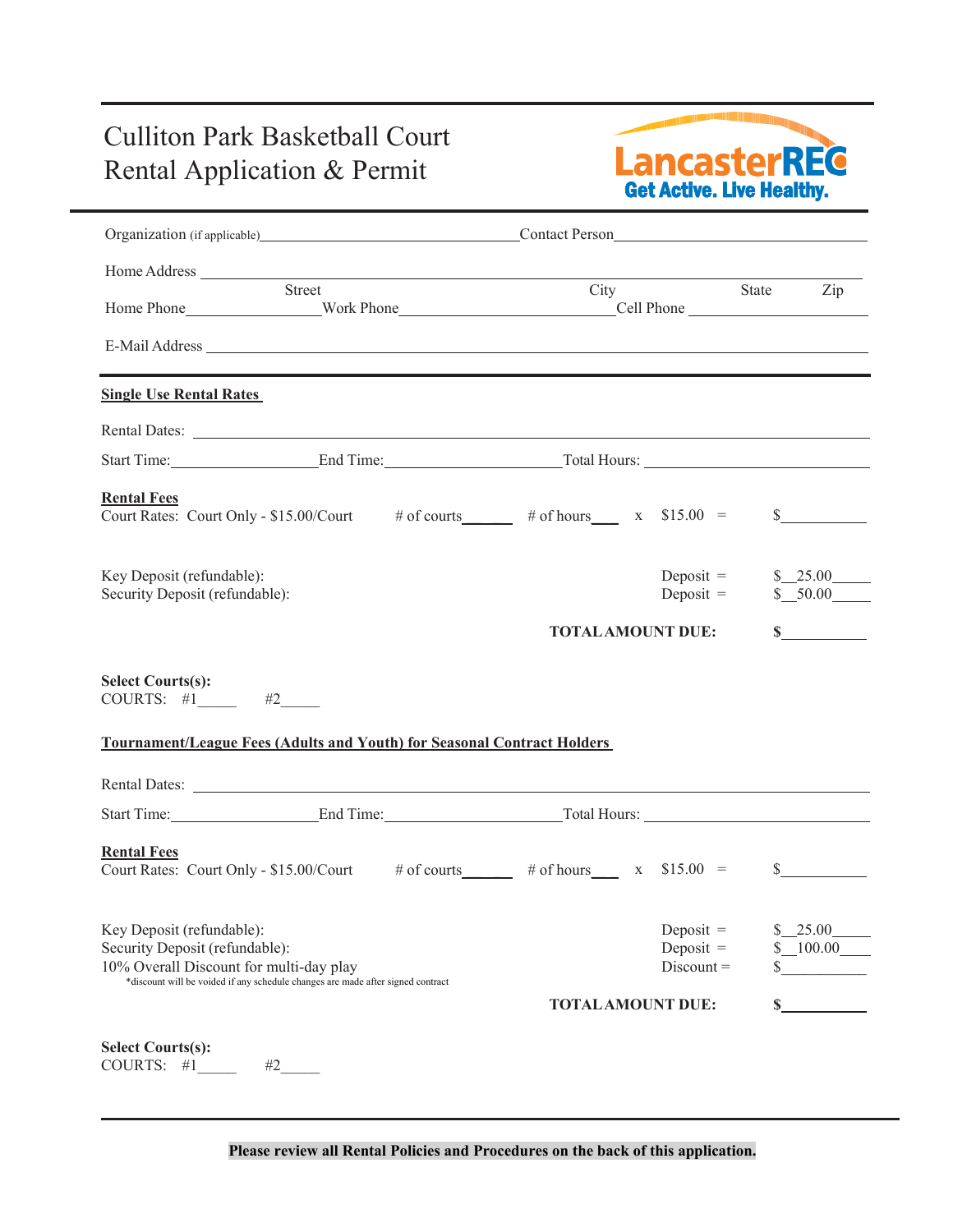All seasonal contract holders must secure and maintain at all times commercial general liability insurance, which shall be issued on an occurrence basis, with a limit of not less than one million dollars (\$1,000,000) per occurrence and in the aggregate for bodily injury, death and property damage. The organization must submit a certificate of insurance evidencing with completed application the required commercial general liability insurance policy, which shall listing the organization's name as the insured party and listing Lancaster Recreation Commission and the Lancaster Township as additional insured party. In addition, the certificate of insurance must include a waiver of subrogation.

I acknowledge that I have read, understood and agreed to comply with all rental guidelines and policies as listed on the back of this form, and I am responsible for my group's compliance. I will inform and explain the guidelines to all my group's guests and participants. I also understand that failure to follow policies or any damage will result in forfeit of any deposits and additional fees will be charged. I understand Culliton Park is property of the City of Lancaster. I understand non-compliance of these rules may result in the suspension of loss of rental privilege from these entities. I hereby understand and waive any claim from my group for bodily injury or property damage against the School District of Lancaster, the City of Lancaster, Lancaster Township and the Lancaster Recreation Commission while participating at any location. I also permit the Lancaster Recreation Commission to use any photographs or videos of my group for promotional purposes.

| Applicant Signature | Date                                                                                                                                                                                                                           |  |
|---------------------|--------------------------------------------------------------------------------------------------------------------------------------------------------------------------------------------------------------------------------|--|
|                     | -OFFICE USE ONLY-                                                                                                                                                                                                              |  |
|                     |                                                                                                                                                                                                                                |  |
|                     |                                                                                                                                                                                                                                |  |
|                     |                                                                                                                                                                                                                                |  |
|                     | Insurance policy provided: ___________ (Seasonal Contract Holders only)                                                                                                                                                        |  |
|                     |                                                                                                                                                                                                                                |  |
|                     |                                                                                                                                                                                                                                |  |
|                     | Additional Notes: Notes: Additional Notes: Notes: Notes: Notes: Notes: Notes: Notes: Notes: Notes: Notes: Notes: Notes: Notes: Notes: Notes: Notes: Notes: Notes: Notes: Notes: Notes: Notes: Notes: Notes: Notes: Notes: Note |  |
|                     | ,我们也不会有什么。""我们的人,我们也不会有什么?""我们的人,我们也不会有什么?""我们的人,我们也不会有什么?""我们的人,我们也不会有什么?""我们的人                                                                                                                                               |  |
|                     |                                                                                                                                                                                                                                |  |
|                     | ,我们也不会有什么?""我们的人,我们也不会有什么?""我们的人,我们也不会有什么?""我们的人,我们也不会有什么?""我们的人,我们也不会有什么?""我们的人                                                                                                                                               |  |
|                     |                                                                                                                                                                                                                                |  |
|                     |                                                                                                                                                                                                                                |  |
|                     |                                                                                                                                                                                                                                |  |
|                     |                                                                                                                                                                                                                                |  |